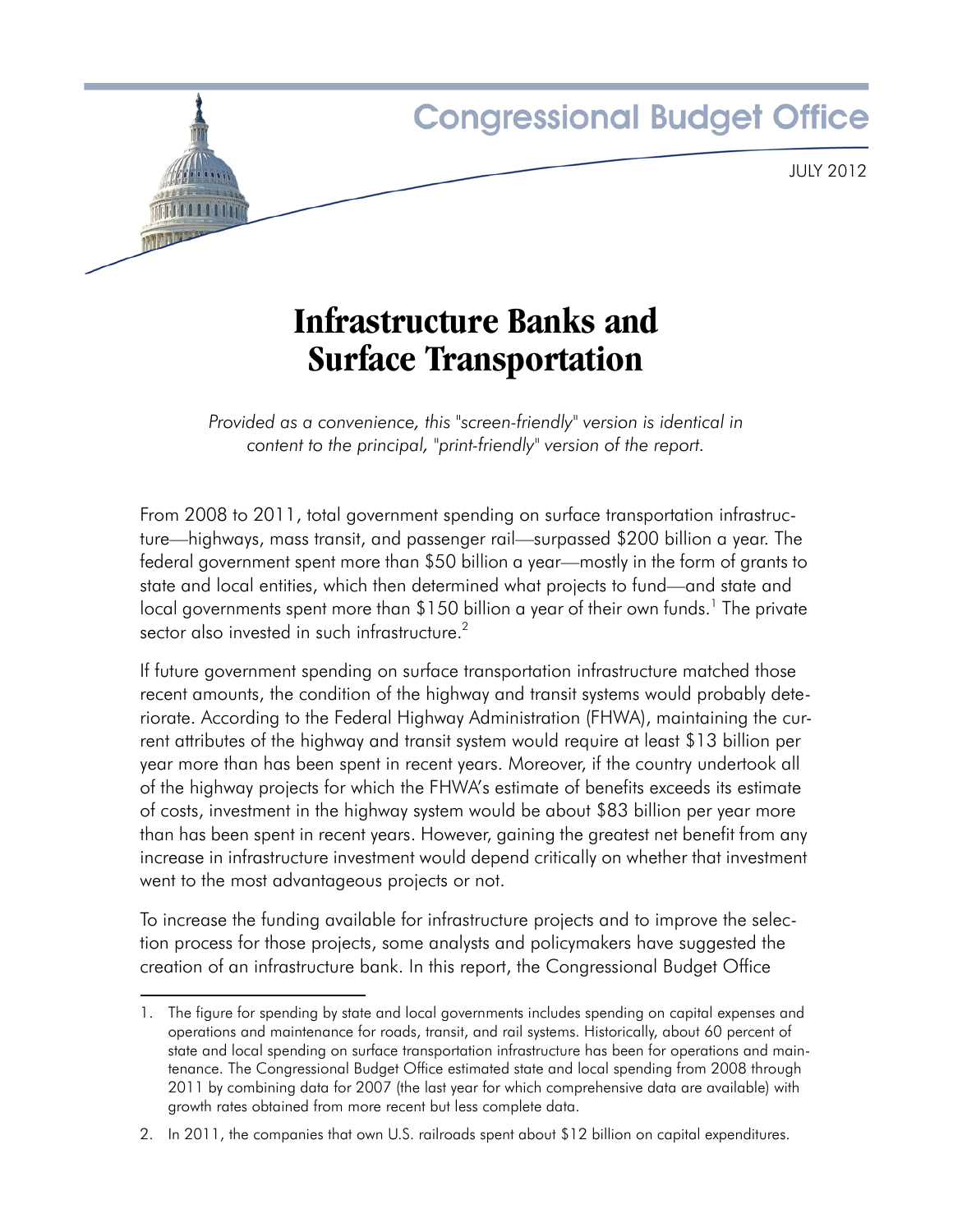(CBO) analyzes an illustrative federal infrastructure bank—one that is representative of those in many recent proposals.<sup>3</sup> That entity, which would be federally funded and controlled, would select new, locally proposed construction projects for funding on the basis of a number of criteria, including their costs and benefits, and would provide financing for the projects through loans and loan guarantees. To repay the loans, projects financed through the infrastructure bank would have to include tolls, taxes, or other dedicated revenue streams. Financial assistance could be made to any consortium of partners with an eligible project. For example, a group of state and local entities could apply, as could a group of private, nongovernmental partners. The bank could provide the subsidy amounts needed to compensate private-sector investors for benefits that accrue to the general public and the economy at large.<sup>4</sup>

<span id="page-1-0"></span>The illustrative infrastructure bank in this analysis would focus on surface transportation projects. It would not provide financing for water or energy projects, even though some recent proposals have included them. Water and energy projects have certain characteristics that make them different from transportation projects—most notably, they have built-in ratepayers. (See [Box 1](#page-12-0) for a discussion of issues related to water and energy infrastructure.)

An infrastructure bank could play a limited role in enhancing investment in surface transportation projects by doing the following:

- Providing new federal subsidies (in the form of loans or loan guarantees) to a limited number of large projects, and
- Allowing the benefits of potential projects to be more readily compared in a competitive selection process.

A potential advantage of such a bank is that it could encourage sponsors of projects to charge users for the benefits they receive, which would mean that the subsidies to such projects could be a small percentage of total costs. A second potential advantage is that the selection process could overcome certain barriers to the financing of multijurisdictional or multimodal projects.

A key limitation of providing funding through a federal infrastructure bank is that only some surface transportation projects would be good candidates for such funding, because most projects do not involve tolls or other mechanisms to collect funds directly

<sup>3.</sup> Proposals include S. 652, the Building and Upgrading Infrastructure for Long-Term Development Act, as well as proposals by the Center for American Progress, Building America's Future, and the U.S. Chamber of Commerce. The President proposed a federal infrastructure bank in his budget for 2013.

<sup>4.</sup> For additional information on issues surrounding private financing of infrastructure projects, see the statement of Joseph Kile, Assistant Director for Microeconomic Studies, Congressional Budget Office, before the Senate Committee on Finance, *[The Highway Trust Fund and Paying for Highways](http://www.cbo.gov/publication/41455)*  (May 17, 2011).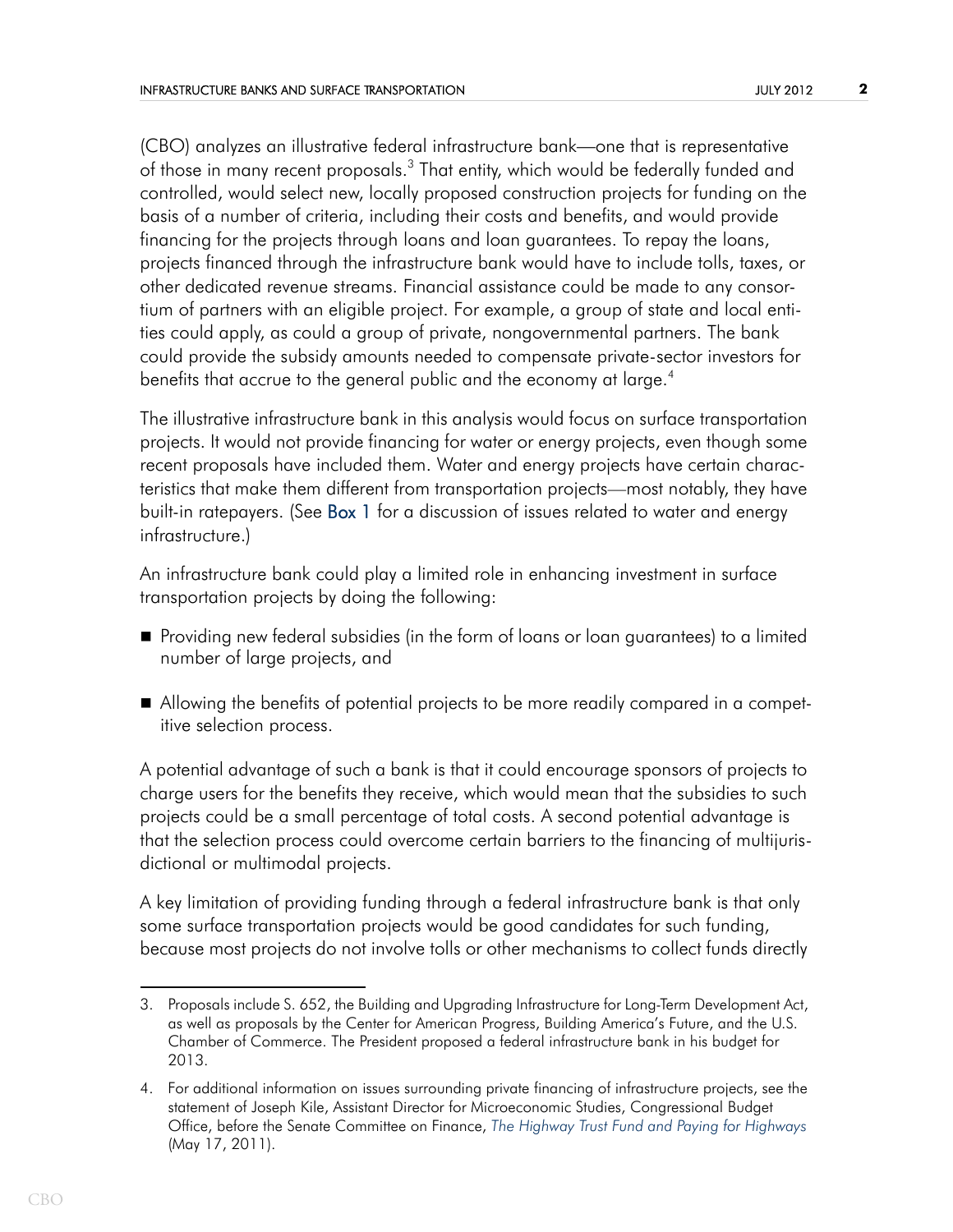from project users or other beneficiaries. A second drawback is that the support offered for surface transportation by most proposed infrastructure banks would not differ substantially from the loans and loan guarantees already offered by the Department of Transportation (DOT) through its Transportation Infrastructure Finance and Innovation Act (TIFIA) program. As an alternative to creating a federal infrastructure bank, that program could be expanded to meet most of the same goals.<sup>5</sup>

# **How Would a Federal Infrastructure Bank Work?**

In contrast to existing infrastructure banks, which are operated by some U.S. states and European countries and generally function as independent entities, a federal infrastructure bank would be considered part of the federal government—and would be accounted for in the federal budget. The bank would select and finance surface transportation projects nationwide (from among all proposed projects) that would provide significant national or regional economic benefits. Project sponsors (a combination of states, local governments, and private entities) would apply to the bank for loans or loan guarantees to pay for their proposed project.

## **Project Selection**

If it awarded federal assistance competitively, an infrastructure bank could target the spending of limited federal funds with the goal of putting those amounts toward their most efficient use. It could replace current federal funding—typically distributed to states on the basis of formulas outlined in law—for certain new construction and would require that such construction be able to pay for itself using various tools along with a small federal subsidy. Under current law, state and local governments have significant flexibility to choose most federally funded projects under broad federal guidelines. An infrastructure bank would use selected criteria to determine which projects received certain federal funds.<sup>6</sup> The infrastructure bank could compare the benefits of particular projects and award funds on the basis of a project's national or regional benefits.

## **Project Financing**

To facilitate the financing of projects, a federal infrastructure bank would have a number of tools available: direct loans (at or near Treasury rates), loan guarantees, and lines of credit. Current law does not permit federal agencies or entities, such as a federal infrastructure bank, to be capitalized and then indefinitely extend credit to private firms using the proceeds from repayments of previous loans. Instead, the amount and

<sup>5.</sup> Public Law 112-141, which is the most recent authorization for surface transportation programs and was approved by the Congress in June 2012, included provisions that will expand the TIFIA program. See the last section of this report for details.

<sup>6.</sup> Rather than identifying projects on its own, the infrastructure bank would select from projects proposed by state and local entities.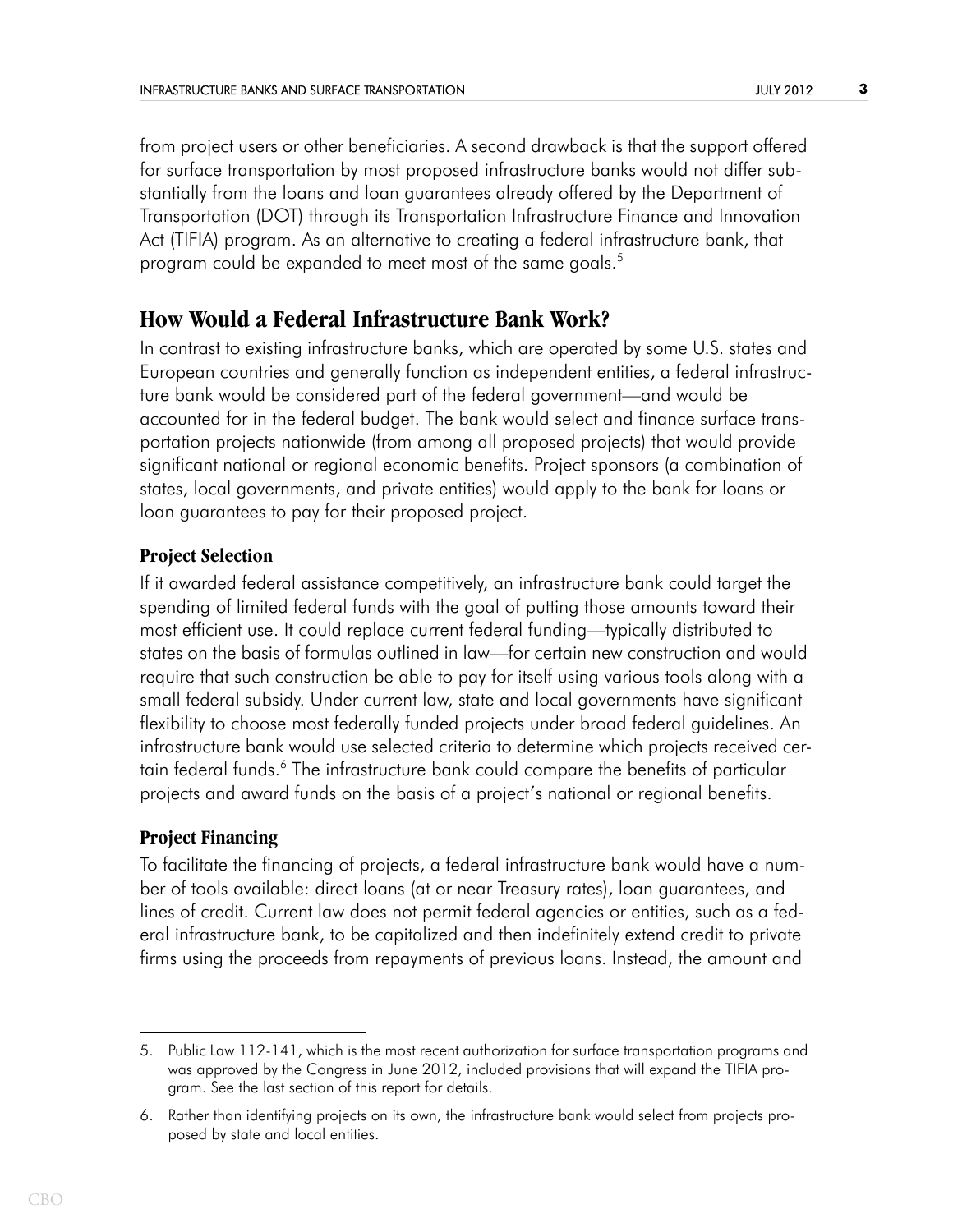<span id="page-3-0"></span>costs of credit activities that federal agencies can provide is controlled by the Congress in annual appropriation acts (see [Box 2\)](#page-13-0).

An infrastructure bank, through loans, loan guarantees, and lines of credit with low interest rates and fees, could provide a federal subsidy commensurate with the benefits of a project that accrue to the general public rather than to individual end users. (A project whose benefits to end users exceed its costs could be completed without any government subsidies if the users could be charged appropriately.) Those public benefits might include improved air quality resulting from reductions in congestion, increased property values surrounding improved infrastructure, or improved regional economic performance.<sup>7</sup> Under current law, most federal assistance for transportation projects is in the form of grants to state and local governments that are paid for primarily from federal tax revenues. Federal grants provide a large subsidy, but because there is no repayment requirement, they may not induce state and local governments to charge user fees that align payment of the costs with the ultimate beneficiaries.

### **Comparison with Existing Infrastructure Banks**

An infrastructure bank that is substantially owned or controlled by the U.S. government would, under longstanding federal budgeting practices, be included in the federal budget and subject to its accounting rules.<sup>8</sup> According to those longstanding practices, any entity that is drawing on federal funds and subject to federal control will be part of the recorded budgetary activities of the federal government.

That treatment differs from the way in which two widely cited examples of infrastructure banks—state infrastructure banks and the European Investment Bank—operate. As infrastructure banks controlled by individual states, state infrastructure banks are primarily capitalized by state dollars, although most also have received federal grants. In addition, some state infrastructure banks operate with the goal of being self-sustaining by using only their earnings from the repayment of loans to support loans or grants to additional state projects.<sup>9</sup> State infrastructure banks are not included in state budgets because states have different budget accounting rules than the federal government.<sup>10</sup>

<sup>7.</sup> In practice, setting the amount of the subsidy to be commensurate with the public benefits would be difficult, but the subsidy provided by an infrastructure bank would probably reflect the presence of some benefits to the public.

<sup>8.</sup> President's Commission on Budget Concepts, *Report of the President's Commission on Budget Concepts* (October 1967), p. 25.

<sup>9.</sup> See Federal Highway Administration, *Tools and Programs: Federal Credit Assistance Tools—State Infrastructure Banks (no date),* [www.fhwa.dot.gov/ipd/finance/tools\\_programs/](http://www.fhwa.dot.gov/ipd/finance/tools_programs/federal_credit_assistance/sibs/index.htm) federal credit assistance/sibs/index.htm.

<sup>10.</sup> States generally must submit balanced operating budgets but may borrow to finance capital projects. Infrastructure banks are typically not part of that operating budget but instead are part of a capital budget. For additional information on states' capital budgets, see Congressional Budget Office, *[Capital Budgeting](http://www.cbo.gov/publication/41689)* (May 2008), pp. 15–17.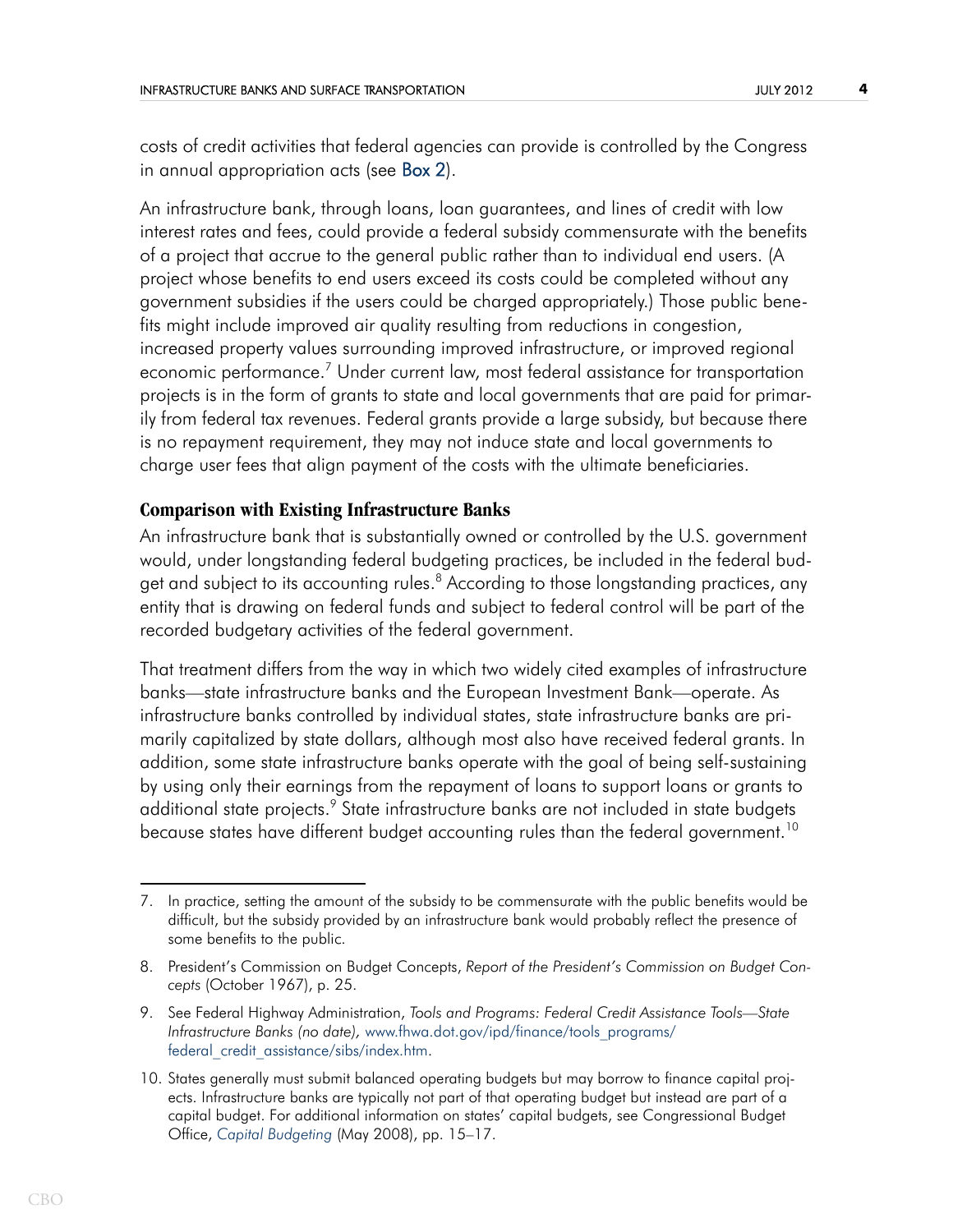The European Investment Bank is an independent, nonprofit entity owned by the member countries of the European Union that seeks its own funding via debt instruments and makes loans to entities throughout the member countries.<sup>11</sup> Neither its costs nor its income are reflected in the national budgets of the member countries because it is considered an independent entity.

# **Why Provide Federal Support for Infrastructure?**

A number of policymakers are looking for ways to increase the amount of investment in surface transportation infrastructure. Two frequently discussed (but not mutually exclusive) alternatives under which the federal government could increase its support for such investment are the following:

- Assist specific new projects, such as those identified by an infrastructure bank or through some other selection process; or
- Increase funding through existing mechanisms that use formulas to allocate funds to other levels of government that would in turn select projects.

The general rationale for public-sector provision of most surface transportation infrastructure in the United States is that such infrastructure displays, at least to some degree, important characteristics of being a "public good." Public goods are usually not profitable for the private sector to produce because they are available to anyone who wants to use them; as a result, they are generally provided by the public sector.<sup>12</sup> Also, the benefits of surface transportation projects—promoting commerce or reducing congestion, for instance—may extend beyond the places where they are built and beyond the people who use them directly, making it difficult for local governments to reap the full benefits of such projects.

Increasing funding would probably lessen the deterioration of surface transportation infrastructure. According to the Federal Highway Administration, if current spending for highway investment was maintained over the coming decades (with adjustments to keep pace with inflation), the performance and quality of the highway system would decline. That agency points to data suggesting that all levels of government would need to spend a total of \$115 billion per year (in 2010 dollars) on capital expenditures to maintain the current performance of highway and transit systems and that up to

<sup>11.</sup> For additional information on the European Investment Bank, see Congressional Budget Office, *[Issues and Options in Infrastructure Investment](http://www.cbo.gov/publication/19633)* (May 2008), pp. 30–31.

<sup>12.</sup> The other defining characteristic of a public good is that one person's use of it does not interfere with another's. Highways have that characteristic when they are not congested.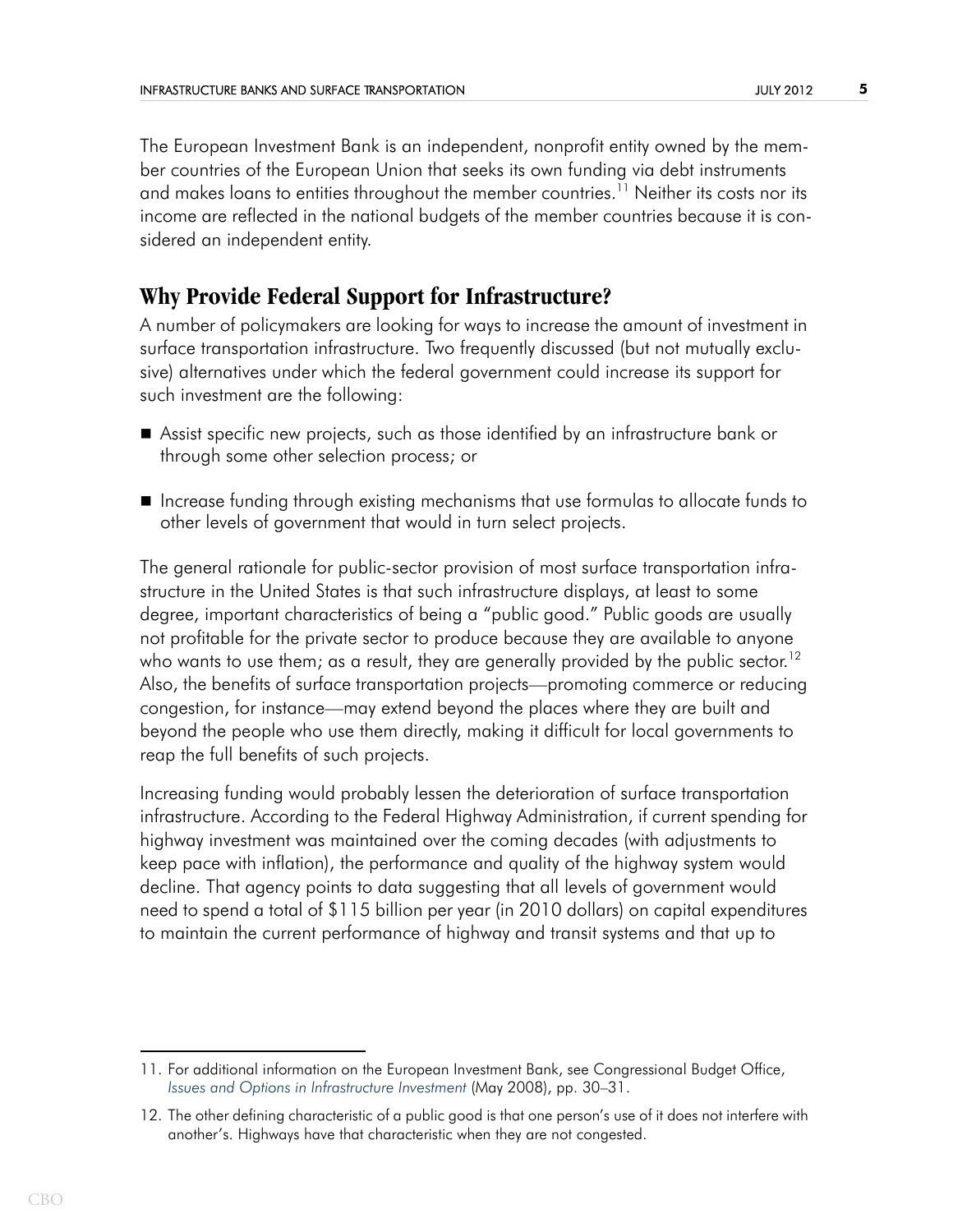\$70 billion per year more could be spent on additional capital projects for which the benefits would exceed the costs.<sup>13</sup>

# **What Are the Strengths and Weaknesses of an Infrastructure Bank?**

The number of projects that would be good candidates to receive a loan from a federal infrastructure bank as envisioned in recent proposals is probably limited, at least in the short term. In principle, such a bank could identify and support large-scale projects that have substantial economic benefits for which users could be charged directly, so only a little federal assistance would be needed to cover the expected costs. By encouraging such user charges, the bank would make the available federal funds go farther. In addition, a federal infrastructure bank could centralize—and, in some people's view, depoliticize—decisionmaking about which projects receive federal funds by creating a competitive application and award process for those funds. It could also overcome certain barriers to the financing of multijurisdictional or multimodal projects.

### **Volume of Suitable Projects**

<span id="page-5-0"></span>Over time, project sponsors might develop more proposals tailored to receive support from an infrastructure bank. At least initially, however, an infrastructure bank would probably generate neither significant new revenues for surface transportation nor significant new interest from private-sector investors, when considered as a share of current investment in surface transportation infrastructure (see [Table 1\)](#page-15-0).

**Number of New Large-Scale Projects.** Most current highway spending is for projects too small to meet the minimum size requirements commonly proposed for an infrastructure bank. (Several proposals would set minimum costs at \$25 million for rural projects and \$100 million for other projects.) The majority of total nationwide capital spending on highways by all levels of government is not for the construction of new routes, bridges, or lanes but for road repair, safety improvements, or other, smaller projects that would typically not meet the size requirements. Among the projects involving new construction, relatively few projects (about 4 percent of those funded through the FHWA's programs, representing about 15 percent of the funding requested in 2007) are large or complex enough even to require an environmental impact statement.<sup>14</sup> And the projects considered large enough for assistance from an infrastructure bank are probably a subset of those needing such a statement.

<sup>13.</sup> See Department of Transportation, Federal Highway Administration and Federal Transit Administration, *2010 Status of the Nation's Highways, Bridges, and Transit: Conditions and Performance* (no date), Exhibits 8-8 and 8-18. That report focuses on capital spending only. All levels of government combined spent about \$102 billion (in 2010 dollars) on capital spending in 2007, the last year for which CBO has comprehensive data.

<sup>14.</sup> See William J. Mallett and Linda Luther, *Accelerating Highway and Transit Project Delivery: Issues and Options for Congress*, CRS Report for Congress R41947 (Congressional Research Service, August 3, 2011).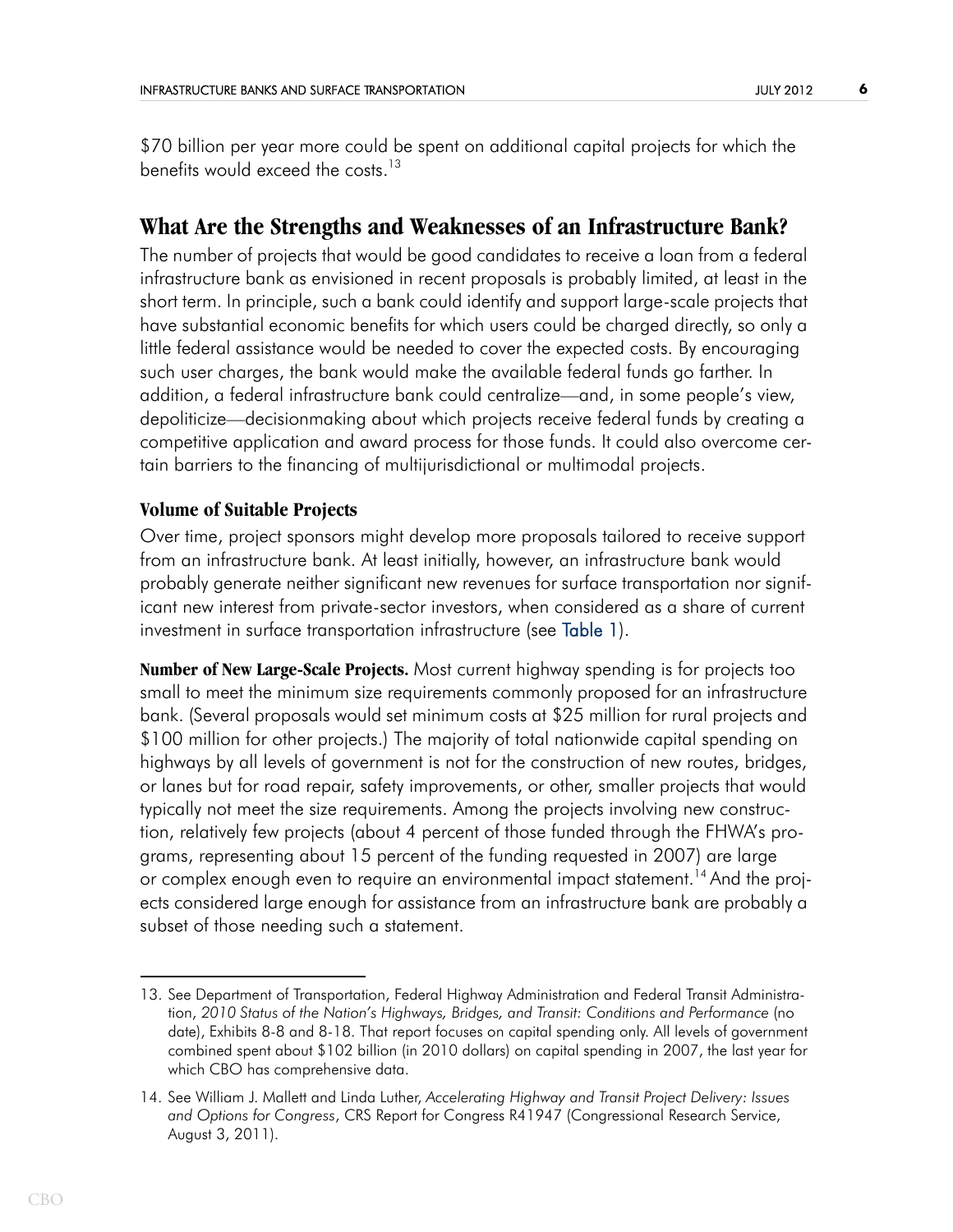An infrastructure bank might induce state and local governments to develop more proposals for large projects. However, state and local priorities for transportation infrastructure are influenced by factors besides a project's costs, so establishing an infrastructure bank might not lead to many more proposals for large projects. The Congress also could choose to reduce the required minimum project size or make eligible for funding all projects for which the benefits exceed the costs by a set amount. However, smaller projects would generally have smaller benefits for the general public.

**Ability of Projects to Repay Loans.** Even among projects that are sufficiently large, most do not involve toll collections or other mechanisms for directly charging users or other beneficiaries. Data from the FHWA show that as of July 2011, more than one-half of the tolled interstates, bridges, and tunnels nationwide were in five heavily populated states, where the dense populations are more likely to be able to support tolled facilities.<sup>15</sup> Furthermore, current law restricts the collecting of tolls on existing federally funded highways.<sup>16</sup> Lifting that restriction would probably increase the number of suitable projects and could have the added benefit, if tolls were established, of encouraging drivers to use existing road capacity more efficiently.<sup>17</sup> Project proposals submitted to an infrastructure bank could dedicate specified general revenues—rather than user or beneficiary charges—as the source of funds to repay the loans. Such proposals would probably be less appealing to project evaluators at the bank, however, unless the Congress established an infrastructure bank whose operation differed from that envisioned in current proposals by placing less emphasis on generating new funds.

**Availability of Other Funding.** Sponsors of some projects that could be funded through an infrastructure bank might choose not to apply, because bank funds loaned at Treasury rates (as commonly envisioned in current proposals) might have too little (or no) cost advantage to warrant the time and uncertainty of the application process. The federal government already subsidizes borrowing by state and local governments by excluding interest received on municipal bonds from federal income taxes. As a result, for many years, the most creditworthy municipal governments could typically borrow more cheaply than the Treasury.<sup>18</sup> Although the municipal bond market saw disruptions during the 2007–2009 financial crisis, average municipal bond yields since 2008 have

<sup>15.</sup> Those states are California, Florida, New Jersey, New York, and Texas. See Department of Transportation, Federal Highway Administration, "Toll Facilities in the United States" (July 2011), [www.fhwa.dot.gov/policyinformation/tollpage.](http://www.fhwa.dot.gov/policyinformation/tollpage)

<sup>16.</sup> Although current law generally prohibits states from installing tolls on existing toll-free interstates, certain exceptions exist. See Department of Transportation, Federal Highway Administration, "Road Pricing: Tolling & Pricing Programs," [www.fhwa.dot.gov/ipd/revenue/road\\_pricing/tolling\\_pricing/.](http://www.fhwa.dot.gov/ipd/revenue/road_pricing/tolling_pricing)

<sup>17.</sup> For more information on charging users for highways, see Congressional Budget Office, *[Alternative](http://www.cbo.gov/publication/22059)  [Approaches to Funding Highways](http://www.cbo.gov/publication/22059)* (March 2011).

<sup>18.</sup> As authorized in Public Law 111-5, Build America Bonds also provide a federal subsidy for infrastructure spending. For more information on those bonds, see Congressional Budget Office and Joint Committee on Taxation, *[Subsidizing Infrastructure Investment with Tax-Preferred Bonds](http://www.cbo.gov/publication/41359)* (October 2009).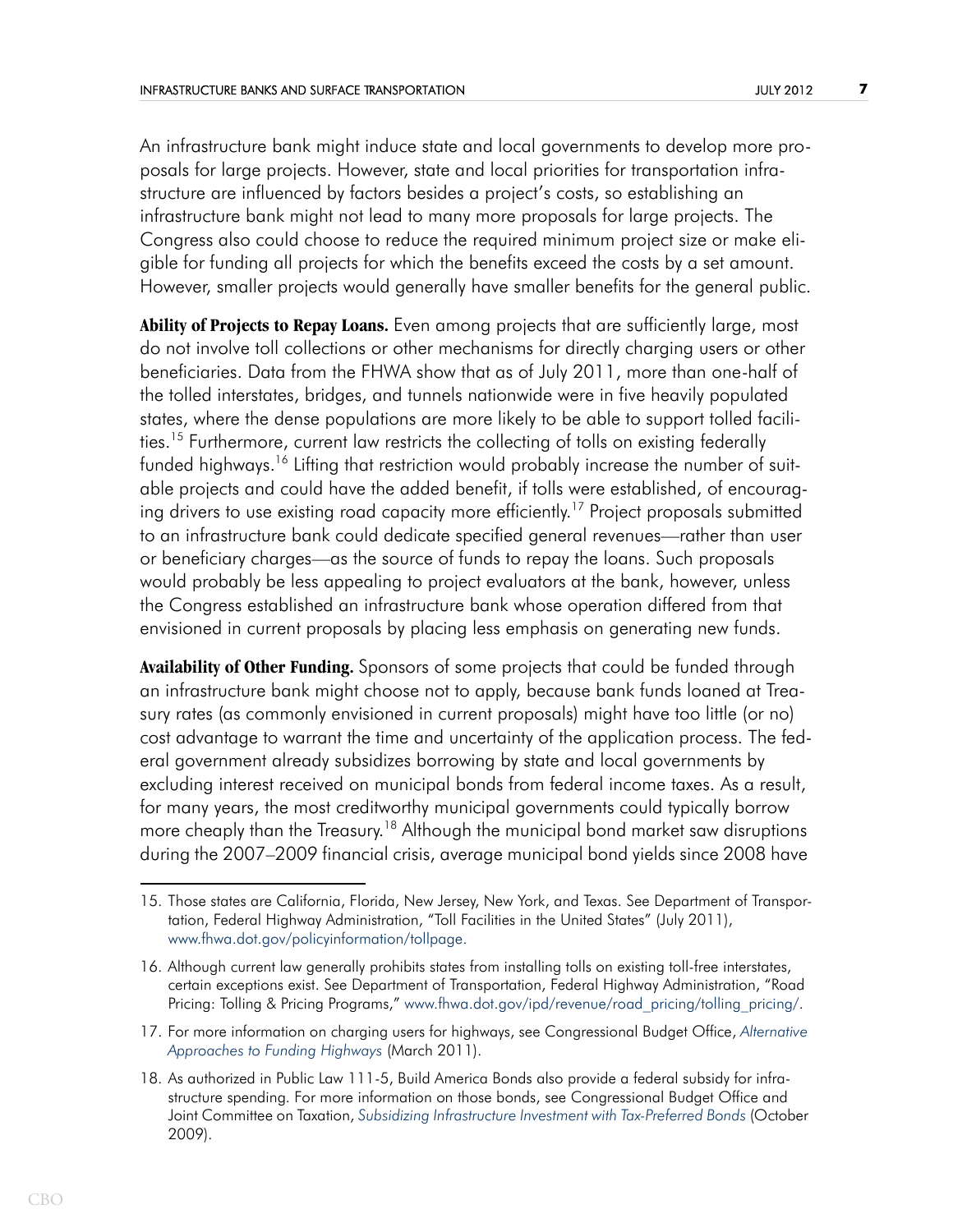varied from 25 basis points below to 75 basis points above Treasury yields (100 basis points are equal to 1 percentage point); and in January 2012, interest rates on municipal bonds reached their lowest level in 45 years.<sup>19</sup>

To the extent that projects funded by an infrastructure bank would otherwise have proceeded using more traditional financing, the result of creating such a bank might be a shift in investment sources rather than an increase in total investment. Of the projects that would not have proceeded without bank support, some might have faced higher interest rates elsewhere because of greater risks that the loans would not be repaid. Infrastructure bank loans to such projects would involve larger economic subsidies (measured as the difference between the interest rates the projects would have faced in the private bond market and the rates provided by the bank) unless the Congress authorized the bank to vary its lending rates according to each project's risk. To increase the attractiveness to a state or locality of borrowing from the bank instead of issuing municipal bonds, the Congress could allow the bank to lend at below-Treasury rates. Doing so, however, would increase the cost of the bank's assistance to federal taxpayers and could encourage proposals for projects that would not otherwise pass a cost-benefit test.

### **Funding**

Some policymakers who are looking for additional sources of money for transportation projects argue that an infrastructure bank would "leverage" federal funds to induce additional funds via private-sector investment. By lowering the cost of borrowing, an infrastructure bank might induce additional private investment, but the amount of that investment would probably be limited by the fact that private-sector investors would require a rate of return comparable to what could be earned on other investments and that transportation projects for which such a return could be earned are probably limited<sup>20</sup>

The projects that would attract private investors would be those that were able to repay loans over time using new or current revenues from end users. Such projects would be able to assign a monetary value to the benefits that they create by implementing some sort of pricing mechanism—like a toll—or some sort of surcharge on business or property owners who benefit from the new construction, often called "value capture."

<sup>19.</sup> See Robert Stone, "Where Will Muni Rates Go?," *The Bond Buyer* (January 25, 2012).

<sup>20.</sup> For more information on the private financing of highways, see Congressional Budget Office, *[Using](http://www.cbo.gov/publication/42685)  [Public-Private Partnerships to Carry Out Highway Projects](http://www.cbo.gov/publication/42685)* (January 2012). Investors could be both domestic and international, although evidence from Build America Bonds suggests that international investment would probably be small. For example, data in the Federal Reserve's quarterly publication *Flow of Funds Accounts of the United States* suggest that during 2009 and 2010, foreign purchases of Build America Bonds were limited and probably did not exceed \$8 billion (of the \$181 billion in Build America Bonds purchased).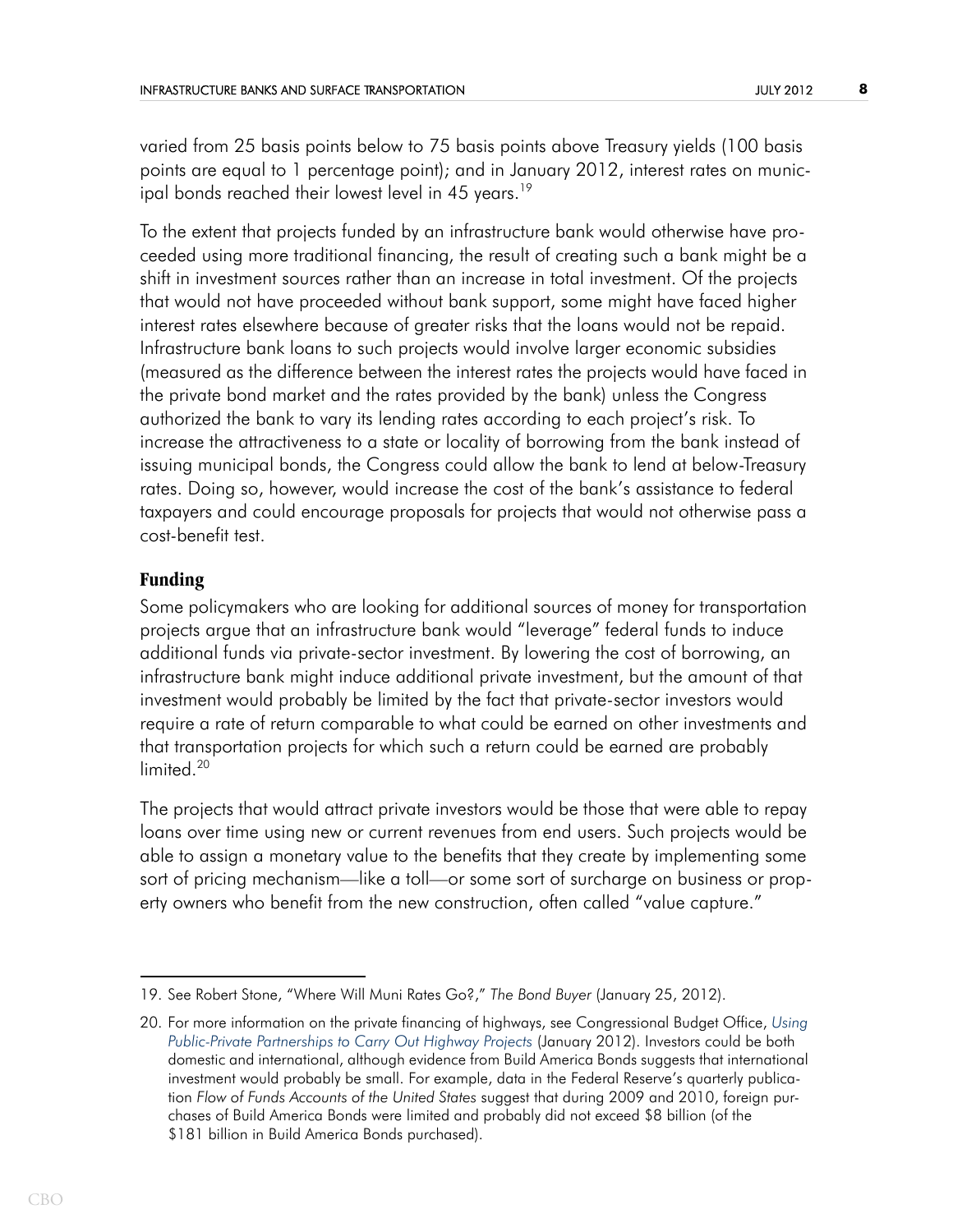Value capture occurs when increases in the value of land generated by a new public investment are taxed to pay for that investment or for other public projects. Examples of value capture include taxes on the value of affected land, a tax increment financing district, or fees on utilities or developers.21 Tolls are a direct fee on the people who use a road, not necessarily on all of the people who benefit from it; by comparison, value capture refers to collecting from the broader group of people who benefit. In particular, value-capture techniques capture the monetary value of some of the benefits that accrue to property owners as a result of building a capital asset such as a road or a fixed-route transit line.

Both tolls and value capture bring additional revenues from users or beneficiaries to the financing of infrastructure and provide a source of revenues against which state and local governments can borrow. Under current practices, though, it is difficult for private ratings agencies that assess the risk of debt instruments to rate projects that rely on value capture.<sup>22</sup> Furthermore, collecting tolls could benefit the entire transportation network if toll rates were set above what was necessary to pay back debt and maintain a new asset (although using revenues generated by one asset to pay for another might overly discourage use of the tolled road) and if the additional funds were used to operate and maintain current infrastructure that is not tolled.

Two examples of recent projects that use dedicated funding sources are the following:

- The Intercounty Connector—a new Maryland road connecting two major interstates in the Washington, D.C./Baltimore metropolitan region—is using tolls. That project received a loan from DOT and issued municipal bonds backed by the future tolls that will be paid by drivers who use the road. The tolls have the dual goals of reducing congestion through pricing that varies by time of day and of raising revenues to pay for the road.
- Transbay Transit Center—a bus and rail hub that includes housing and retail development in San Francisco, California—is using value-capture techniques. The project received a loan from DOT that was backed by an incremental tax on land sold and developed around the transit center as well as a surcharge on sales tax revenues in the surrounding county and on sales of transit tickets. The incremental tax on revenues from land sold represents value capture, and the surcharges on tickets represent a form of user fee.<sup>23</sup>

<sup>21.</sup> Tax increment financing dedicates the money from tax increases within a certain defined district to financing the debt that is issued to pay for a project. Value capture has been used primarily to finance rail and other urban infrastructure facilities.

<sup>22.</sup> Remarks of Michael McDermott, Senior Director, Fitch Ratings, at the Transportation Research Board's 90th annual meeting, Washington, D.C., January 26, 2011.

<sup>23.</sup> Both the Transbay Center and the Intercounty Connector received TIFIA loans. Maryland is also using its authority to borrow against expected future federal payments through GARVEE (Grant Anticipation Revenue Vehicles) bonds.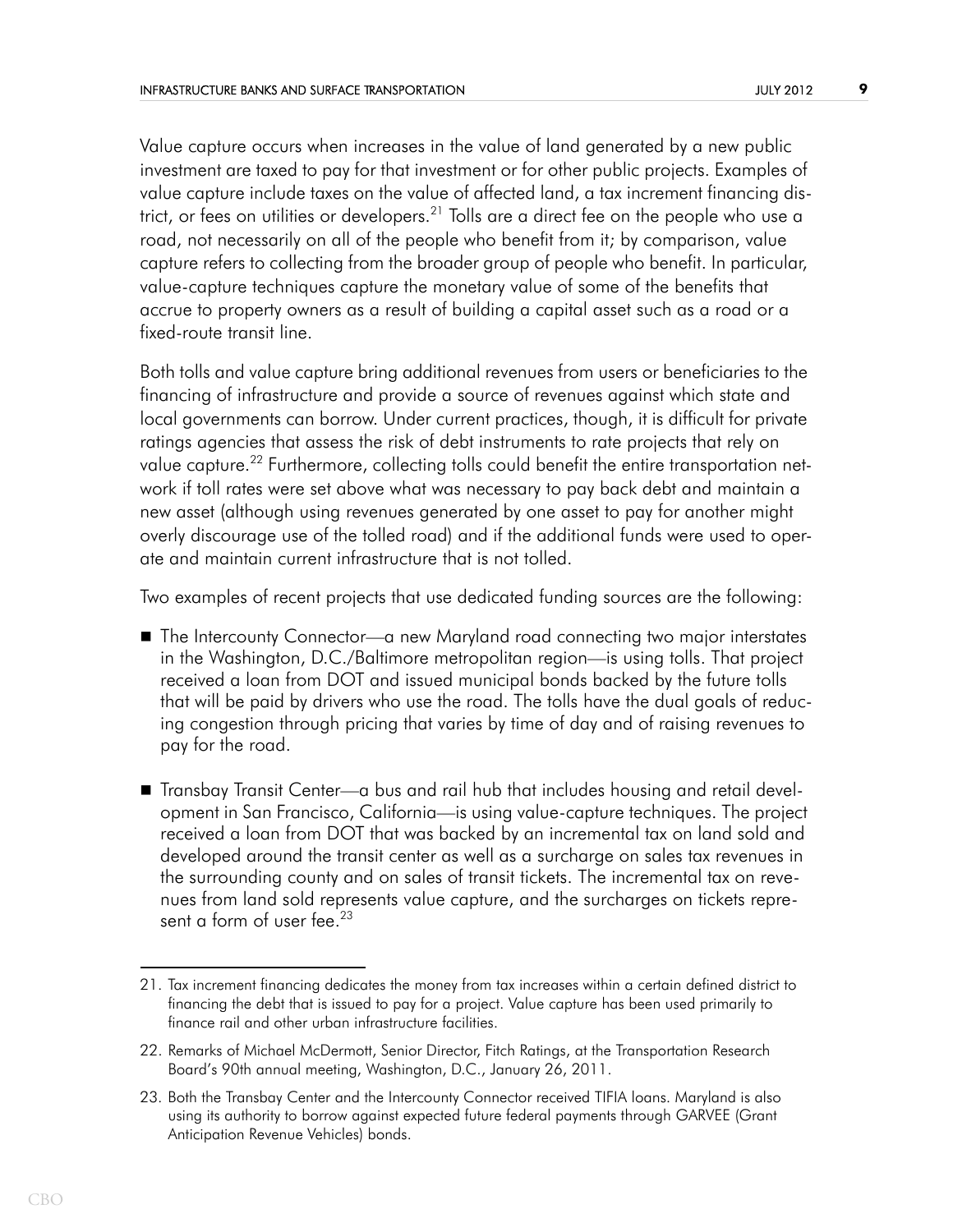In both examples, the amounts collected from end users or those who benefit from the new infrastructure represent new funds for transportation. Even without a federal infrastructure bank, both projects have already received federal support in the form of loans and grants. Whether an infrastructure bank would encourage significantly more such projects is unclear.

### **Project Selection**

Because an infrastructure bank would most likely be designed to evaluate projects on the basis of their overall benefits and costs, it could select projects for which there have typically been barriers to completion, such as projects involving multiple modes of

transportation or multiple government jurisdictions.<sup>24</sup> Currently, because of choices made by the Congress regarding how to allocate funds among transportation projects, funding tends to favor projects that involve a single mode of transportation or a single jurisdiction, and more complicated projects can face substantial barriers to financing. An infrastructure bank—through a subsidy and federal involvement—could provide incentives for multiple jurisdictions to cooperate. In addition, eliminating the distinctions among transportation sectors when making funding decisions would allow funding streams to be unconstrained by the type of project being proposed (say, mass transit versus highway) and might facilitate connectivity in the transportation network.<sup>25</sup>

Another argument in favor of an infrastructure bank is that the involvement of the private sector in the projects funded by the bank might influence the behavior of the state or local governments sponsoring those projects in beneficial ways. For example, some evidence suggests that projects undertaken in partnership with the private sector can be done faster than those undertaken using conventional contracting methods, and those time savings might also contribute to small savings in projects' costs.<sup>26</sup> However, partnerships among the federal government, state and local governments, and the private sector also present challenges in determining the appropriate risks and responsibilities for each participant to be taking on.

Proponents of an infrastructure bank envision an independent federal entity that would select projects on the basis of technical rather than political factors. Although establishing an infrastructure bank outside of DOT might change some of the forces affecting its decisionmaking or its organizational efficacy, any entity created and funded by the

<sup>24.</sup> Emilia Istrate and Robert Puentes, *Investing for Success: Examining a Federal Capital Budget and a National Infrastructure Bank,* Metropolitan Infrastructure Initiative Brief No. 7 (Washington, D.C.: Brookings Institution, December 2009).

<sup>25.</sup> Certain tax-exempt bonds also have such a goal. An example of a project that could be financed with qualified highway or surface freight transfer facility bonds is a facility for transferring freight from truck to rail or rail to truck.

<sup>26.</sup> For further information, see Congressional Budget Office, *[Using Public-Private Partnerships to Carry](http://www.cbo.gov/publication/42685)  [Out Highway Projects](http://www.cbo.gov/publication/42685)* (January 2012).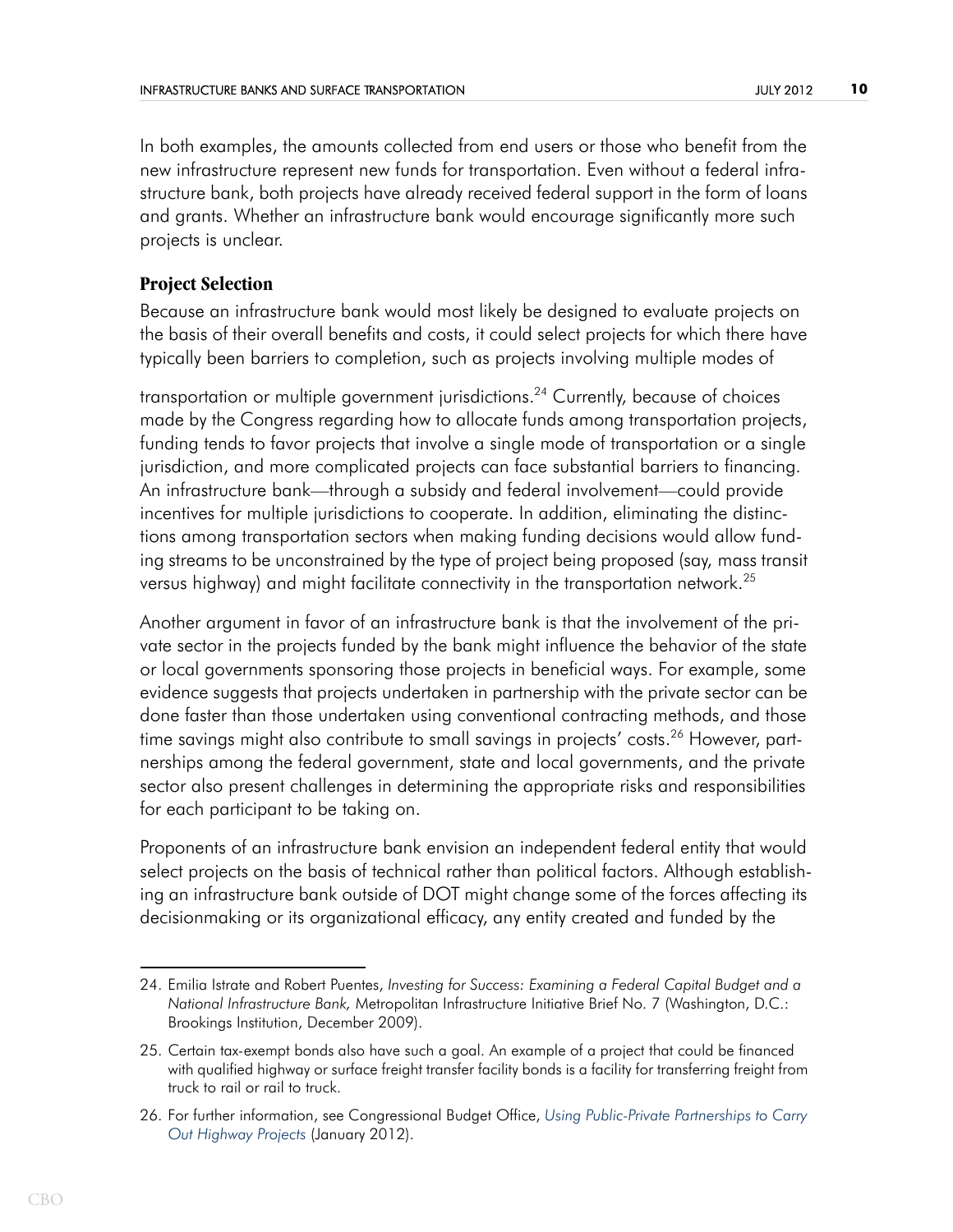Congress would be subject to similar political pressures and federal administrative procedures. Furthermore, the distinction is irrelevant in budgetary terms because the bank's activities would be recorded in the federal budget regardless of whether the bank was part of DOT, was part of another federal agency, or was independent.

# **What Existing Options Might Meet the Goals of an Infrastructure Bank?**

A program with many of the characteristics of an infrastructure bank already exists within DOT: the Transportation Infrastructure Finance and Innovation Act program. The TIFIA program provides loans, loan guarantees, or lines of credit to help finance complex, large-scale transportation projects deemed significant to a region or the nation. Applicants' projects are weighed against those of others to determine which receive financing. TIFIA provides flexible repayment terms and potentially more favorable interest rates than applicants could secure in private capital markets for up to one-third of a project's costs.<sup>27</sup> As an alternative to establishing a federal infrastructure bank, the Congress could broaden the TIFIA program to achieve many of the same goals.

TIFIA can offer credit assistance for projects that can achieve an investment-grade rating and that can repay a loan with project-generated funds. The scope of that assistance could be adjusted to better support applications from municipalities that include multiple projects. Nevertheless, all aspects of a project would have to meet federal requirements to proceed under TIFIA, just as they would under an infrastructure bank, and only a limited number of projects are likely to be able to generate revenues that could be used to repay a TIFIA loan.

Most projects receiving TIFIA loans have been able to leverage those loans and receive additional financing. Since its inception in 1998, TIFIA has received about \$600 million in budget authority.<sup>28</sup> That budget authority supported almost \$8 billion in initial project assistance that will be repaid over time. That assistance, in turn, supported projects costing about \$30 billion in total; for those projects, the private sector and state and local governments contributed most of the funding.

Since 2008, the TIFIA program has received more applications for funding than it has funds available, but not all of those projects have been eligible for a TIFIA loan or

<sup>27.</sup> Another source of funding within DOT is Transportation Investment Generating Economic Recovery (TIGER) grants, a competitive program that offers grants rather than credit assistance. For more information, see Department of Transportation, "TIGER Grants" (no date), [www.dot.gov/tiger/](http://www.dot.gov/tiger).

<span id="page-10-0"></span><sup>28.</sup> Budget authority is the authority provided by law to incur financial obligations that will result in immediate or future outlays of federal government funds. In the case of federal credit programs, budget authority represents the expected cost of providing loan or loan guarantee subsidies, as specified in the Federal Credit Reform Act (see [Box 2](#page-13-0)). The market value of the TIFIA subsidy is higher than the appropriated amounts (because the budget subsidy costs do not reflect the market risk of the funded projects), which contributes to the high level of demand for the program.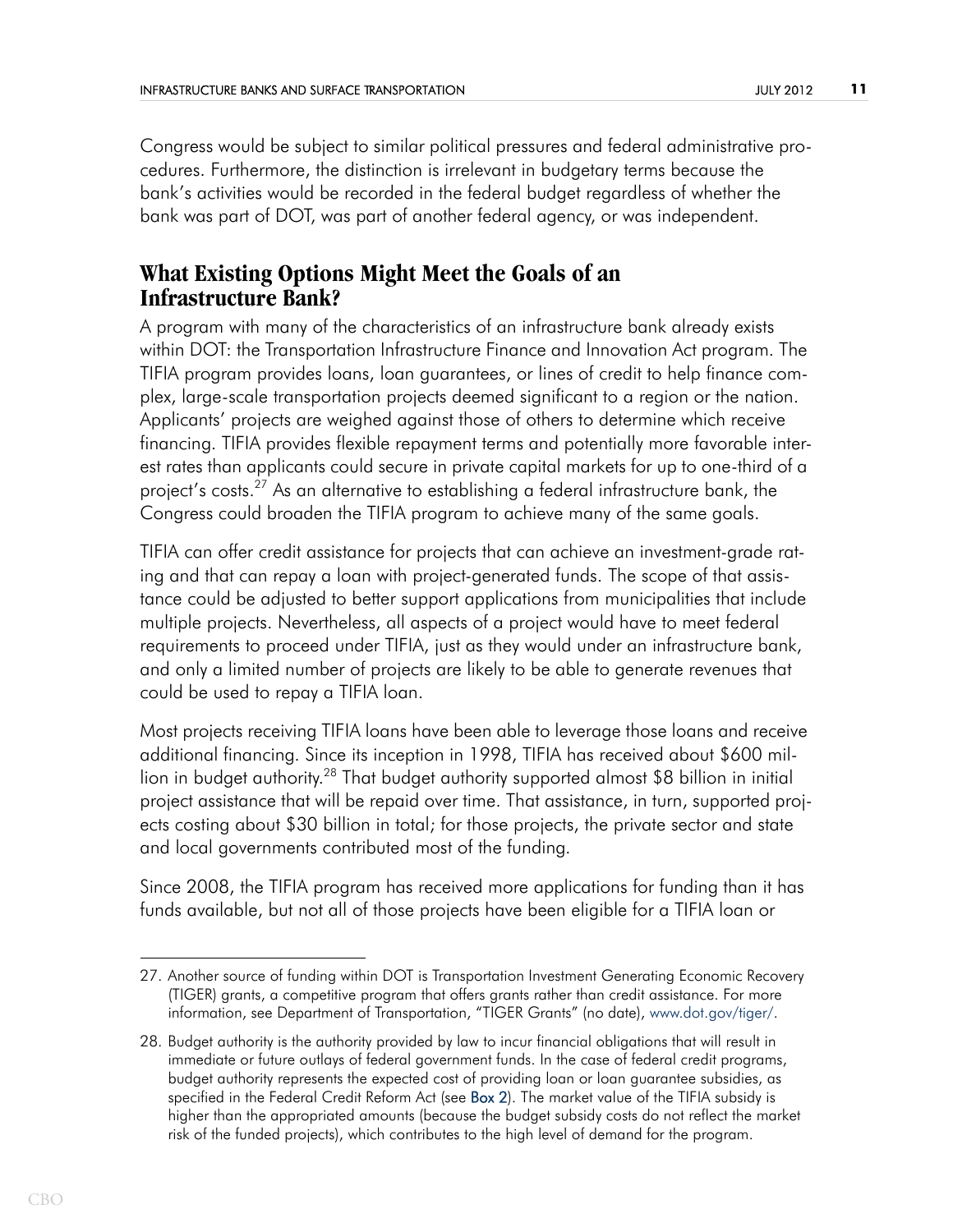<span id="page-11-0"></span>ready to proceed to construction.<sup>29</sup> In 2010, projects submitted letters of interest for about \$12.5 billion worth of credit assistance from TIFIA. However, a letter of interest does not ensure that a project's economics make it eligible for a TIFIA loan. If all of those projects were suitable, that volume would translate to a little less than \$1.3 billion in budget authority, assuming a subsidy rate of 10 percent. If, in contrast, only half of the projects met the eligibility requirements for TIFIA and were feasible, the Congress would need to appropriate about \$600 million to meet all of the demand. In all likelihood, the fraction of projects meeting the eligibility requirements is lower, however. On the basis of its assessment of the demand for credit assistance, the National Surface Transportation Infrastructure Financing Commission recommended that the Congress authorize \$300 million a year for credit assistance through TIFIA (see [Figure 1](#page-15-1)).<sup>30</sup>

This Congressional Budget Office (CBO) report was prepared in response to interest expressed by the Congress. In keeping with CBO's mandate to provide objective, impartial analysis, the report contains no recommendations. Sarah Puro of CBO's Budget Analysis Division wrote the report under the supervision of Peter Fontaine, Theresa Gullo, and Kim Cawley. Perry Beider, Jonathan Huntley, Nathan Musick, and Alan van der Hilst provided assistance. Bryan Grote of Mercator Advisors, William J. Mallett of the Congressional Research Service, and Robert Poole of the Reason Foundation offered helpful comments. The assistance of external reviewers implies no responsibility for the final product, which rests solely with CBO. Christine Bogusz edited the report. This report is available on the agency's Web site ([www.cbo.gov\)](http://www.cbo.gov).

Norglas W. Elmendy

Douglas W. Elmendorf Director

Public Law 112-141, which is the most recent authorization for surface transportation programs and was approved by the Congress in June 2012, appropriated contract authority (a mandatory form of budget authority) for TIFIA in 2013 and 2014. Those amounts totaled \$750 million in contract authority for 2013 and \$1 billion for 2014. In that law, the Congress chose to provide relatively more funds for TIFIA and relatively fewer funds for formula grant programs than it had done in the past. The law also included provisions that would allow DOT to make contingent commitments of future federal funds to certain eligible projects and would dedicate 10 percent of the funds for loans for rural infrastructure projects at an interest rate equal to one-half of the rate paid by the Treasury on 30-year securities.

<sup>29.</sup> Department of Transportation, "Notice of Funding Availability for Applications for Credit Assistance Under the Transportation Infrastructure Finance and Innovation Act (TIFIA) Program; Clarification of TIFIA Selection Criteria; and Request for Comments on Potential Implementation of Pilot Program to Accept Upfront Payments for the Entire Subsidy Cost of TIFIA Credit Assistance," *Federal Register,* vol. 74, no. 231 (December 3, 2009), p. 63500.

<sup>30.</sup> National Surface Transportation Infrastructure Financing Commission*, Paying Our Way: A New Framework for Transportation Finance* (February 2009), p. 13. The commission also recommended expanding the TIFIA program to include grants that complement the loan program, for a total authorization of \$1 billion per year.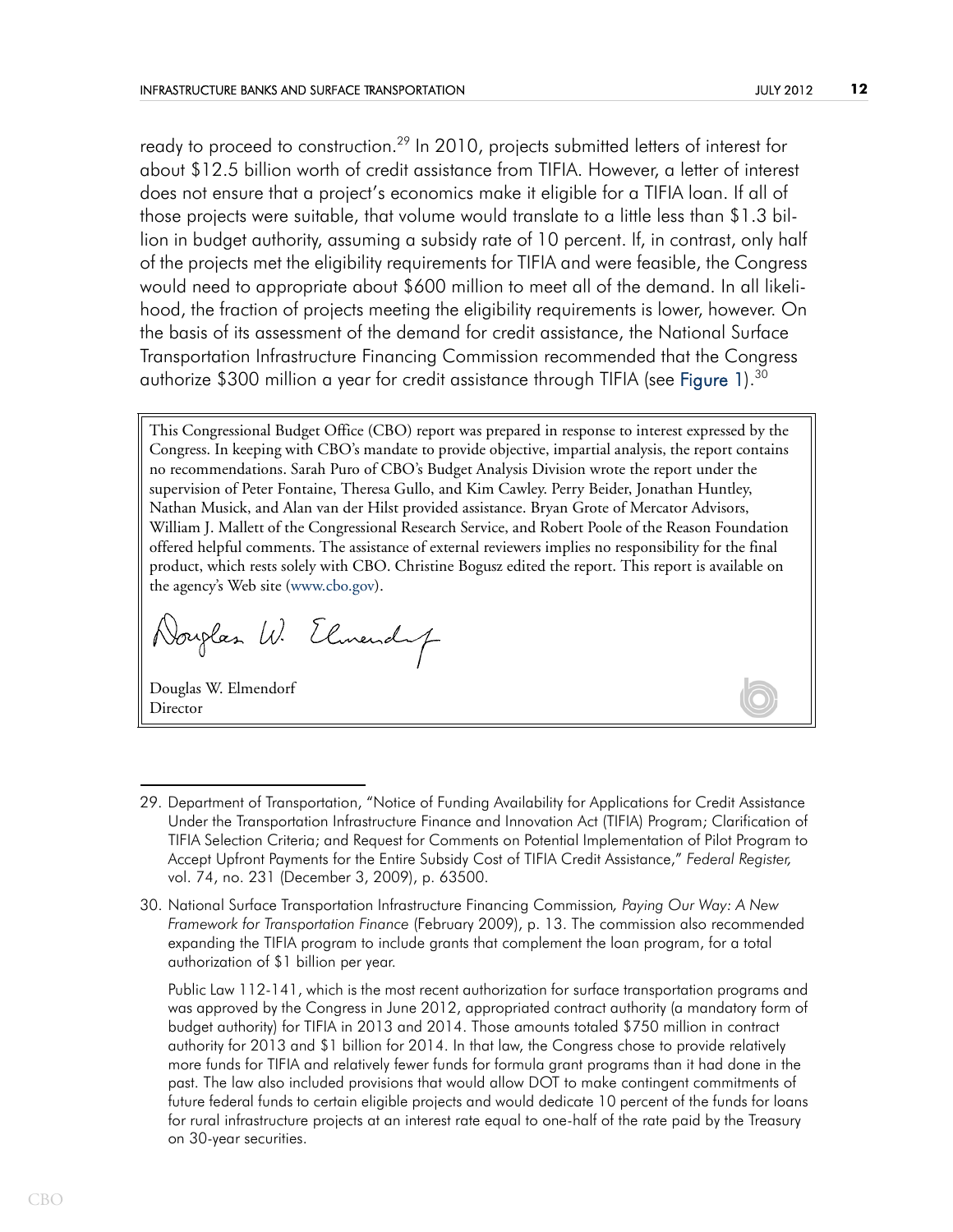### <span id="page-12-0"></span>**Box 1. Box 1. Return to Reference**

# **Financing Water or Energy Projects Through an Infrastructure Bank**

Some proposals for a federal infrastructure bank aim to make financing available not only for surface transportation projects but also for other types of infrastructure projects, such as water and energy facilities. Such facilities differ from surface transportation facilities in ways that affect some of the arguments for and against financing through an infrastructure bank.

A key difference is that unlike many transportation facilities, water and energy utilities can directly measure consumers' use of their infrastructure and can easily charge consumers for that use. Moreover, most such utilities are local or regional monopolies and have revenues that tend to be quite predictable—even more so than revenues from toll roads and mass transit systems—because consumers cannot easily substitute other things for water and energy.

Another difference is that the availability and stability of revenues generated by users make water and energy projects more attractive to lenders and investors than many transportation projects. From 1991 to 2007, government bonds accounted for 87 percent of state and local capital spending for utilities but only 35 percent of such spending for transportation infrastructure.<sup>31</sup> Over the same period, the private sector spent \$724 billion on capital goods for utilities—an average of about \$43 billion per year, much more than it spent on transportation infrastructure.

Although those attributes of water and energy projects suggest that a federal infrastructure bank could be used to finance those projects, they also raise the question of whether such a bank is needed for that purpose. On the one hand, federal subsidies through an infrastructure bank could reduce the burden on water and energy ratepayers and could help fund projects that have significant indirect benefits to nonusers (such as the public health benefits of clean water) or that serve low-income populations. On the other hand, subsidizing rates can lead to inefficient use of utility services; and typical water and energy projects do not have indirect public benefits that are as geographically broad as those of some surface transportation projects, such as those that improve the movement of goods regionally or nationwide. (Exceptions include clean water projects on major rivers and possibly improvements to multistate electricity transmission grids.) Moreover, federal support for water projects already exists in the form of grants from the Environmental Protection Agency to state revolving funds that in turn support loans and grants for wastewater and drinking water systems.

<sup>31.</sup> See Congressional Budget Office and Joint Committee on Taxation, *[Subsidizing Infrastructure Invest](http://www.cbo.gov/publication/41359)[ment with Tax-Preferred Bonds](http://www.cbo.gov/publication/41359)* (October 2009).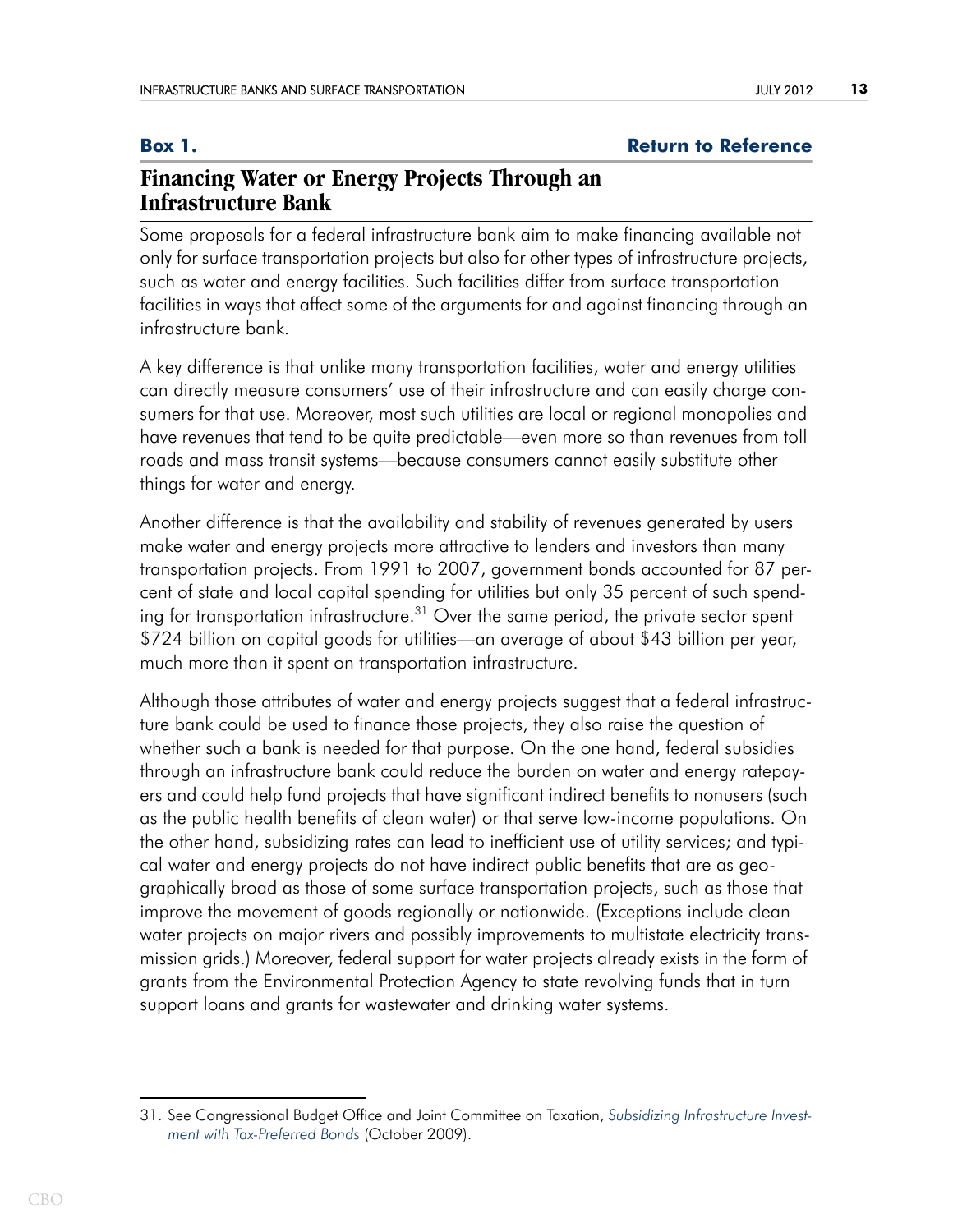### <span id="page-13-0"></span>**Box [2](#page-10-0). Return to Reference, 2**

# **The Budgetary Cost of Credit Support**

The Federal Credit Reform Act of 1990 (FCRA) established rules for calculating the budgetary costs of direct loans and explicit loan guarantees issued by the federal government. An agency calculates the subsidy cost (that is, the cost that the government bears), and that subsidy value is treated as the budgetary cost. Those subsidy costs are recorded on an accrual basis—unlike most items in the federal budget, which are calculated on a cash basis. The subsidy cost of a direct loan or loan guarantee is calculated as the net present value of expected cash flows, including any fees paid by the borrower to the government, over the life of the loan or loan guarantee. Under FCRA, net present value is estimated by discounting cash flows back to the time a loan is disbursed or the commitment of a loan guarantee is made, using the interest rates on Treasury securities of comparable maturity. As a result, the recorded budgetary cost for any loan is usually significantly smaller than the cash flows that move into and out of the Treasury. That cost is recorded in the budget at the time the loan is disbursed. In contrast, the cash flows associated with that loan between the Treasury, an agency, and borrowers would occur over time and would not be recorded in the budget.

An important aspect of the budgetary treatment of federal credit programs is that agencies must receive an appropriation equal to the estimated subsidy cost before they can make or guarantee a loan.<sup>32</sup> In the case of direct loans, FCRA specifies that loan repayments are unavailable for future spending; those repayments are already accounted for in the estimated net present value of the loan, so they are not available to "revolve" into new loans. Such a revolving fund is the model on which many state infrastructure banks are based. However, for the federal government, those repayments represent part of the financing for the original loans and are implicit in the subsidy calculation. Allowing loan repayments to be used for new loans—without any additional appropriation to cover the subsidy costs of the new loans—would raise the effective FCRA subsidy cost of the original loans to 100 percent (the same as for grants).

The budgetary cost of a credit program tends to be lower than the budgetary cost of an economically equivalent grant or benefit payment because FCRA accounting does not provide a comprehensive measure of the economic cost of credit assistance. Through its use of Treasury rates for discounting, FCRA implicitly treats market risk—a type of risk that investors require compensation to bear—as having no cost to the government. Specifically, FCRA's procedures incorporate the expected cost of defaults on government loans or loan guarantees but not the cost of risk associated with uncertainty about the magnitude of those defaults. Investors require compensation—a "market risk premium"—to bear that risk. The market risk premium on a risky loan or guarantee com-

<sup>32.</sup> In contrast, no appropriations are necessary for the periodic subsidy reestimates that agencies make to reflect actual experience with loans and guarantees. Permanent indefinite budget authority exists for reestimates, which are recorded in the budget.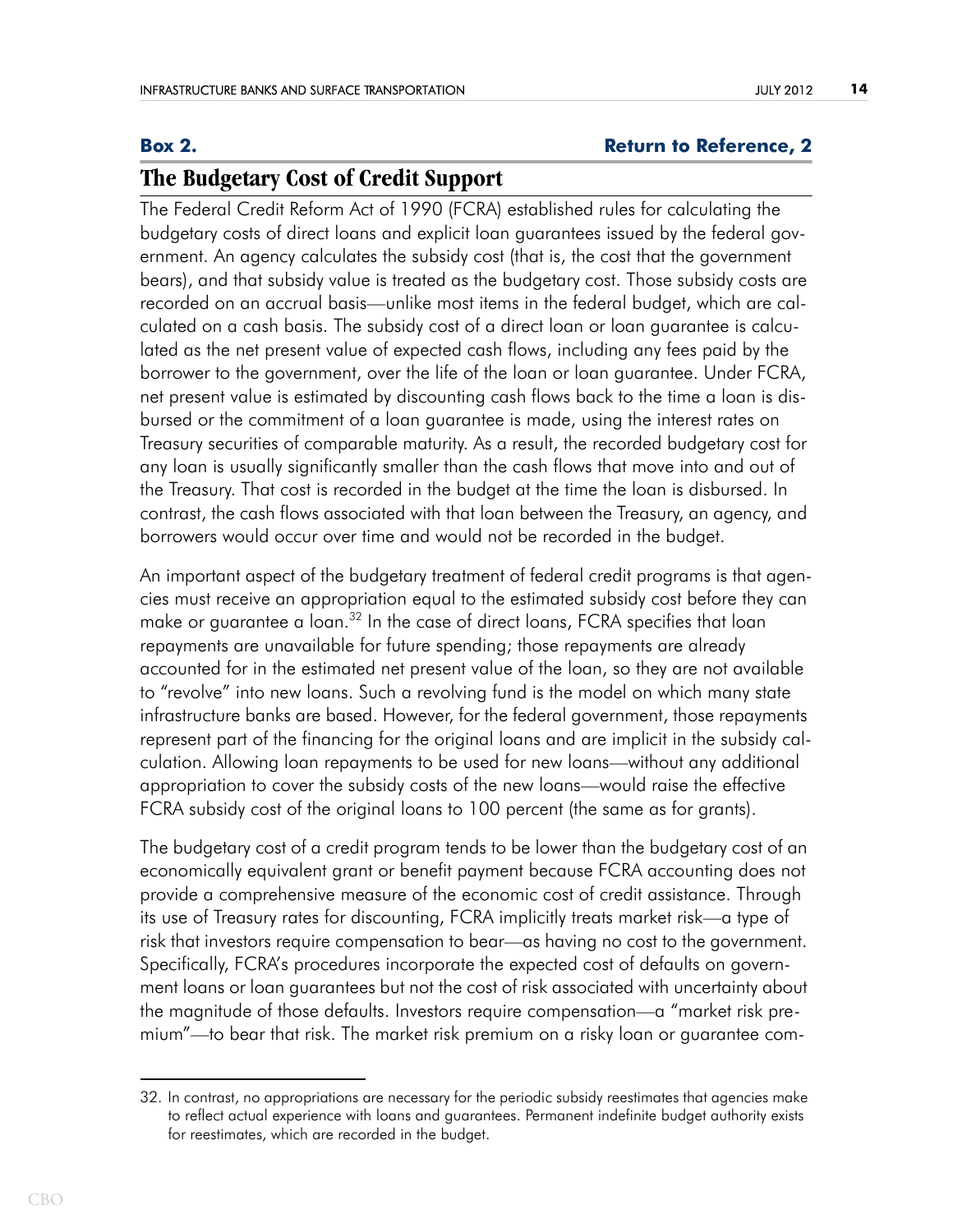pensates investors for the increased likelihood of sustaining a loss when the overall economy is weak and resources are scarce; that likelihood is reflected in higher expected returns and lower prices for assets that carry more market risk. Taxpayers bear the investment risk for federal credit obligations. By omitting the cost of market risk and thereby understating the economic cost of federal credit obligations, FCRA accounting may lead policymakers to favor credit assistance over other forms of aid that have a similar economic cost.<sup>33</sup>

<sup>33.</sup> Moreover, subsidy rates computed under FCRA exclude federal administrative costs, even those that are essential for preserving the value of the government's claim to future repayments, such as loanservicing and collection costs; those costs are accounted for separately in the budget. For further discussion of the economics of FCRA, see Congressional Budget Office, *[Fair-Value Accounting for Fed](http://www.cbo.gov/publication/43027)[eral Credit Programs](http://www.cbo.gov/publication/43027)* (March 2012).